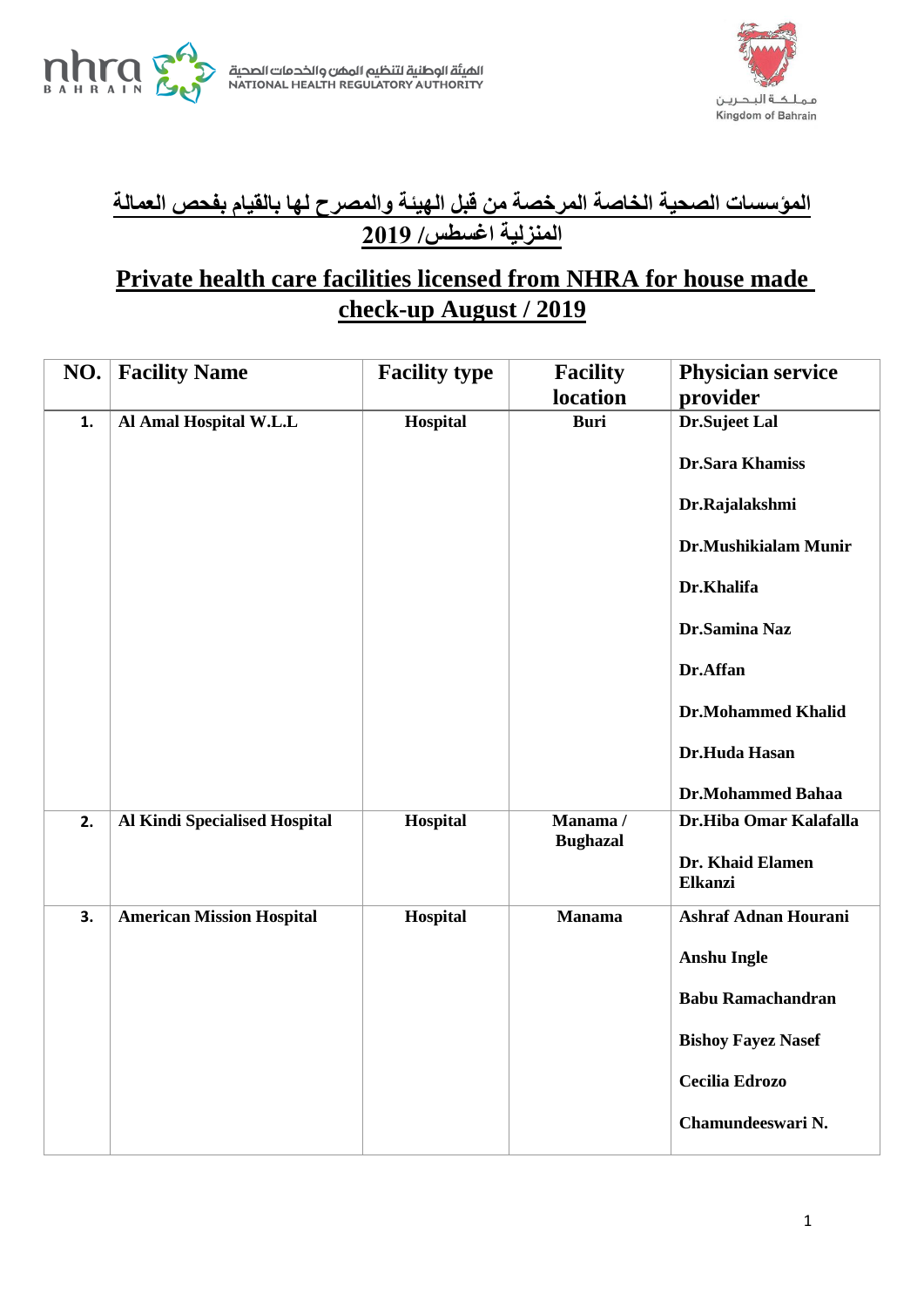



## **Chandravadhani Kugan**

**Deepak Sankar** 

**Edmund Edrozo** 

**Edwin Mamangon Orayle** 

**Farooq Ahmad** 

**Gayathri Ayyappadas** 

**Jane Devaprasanna** 

**Jayanthi Harikumar** 

**Jayashri Gadangi** 

**Jobel Lapinid** 

**Jaya Mary Ganapathy** 

**Mohammed Hamdy H. Hashem** 

**Muneer Ibrahim** 

**Mustafa Dawood Mustafa Salamah** 

**Rabih Mustapha Abou Leila** 

**Samuel Isaac** 

**Sangeetha Yogesh Patil** 

**Sidra Iftikhar Ahmed** 

**Solomon Vinay Kumar**

**Srinivasulu Dammu** 

**Susan Isaac** 

**Syed Kashif Izhar Kazmi** 

**Wesam Saleem Mustafa**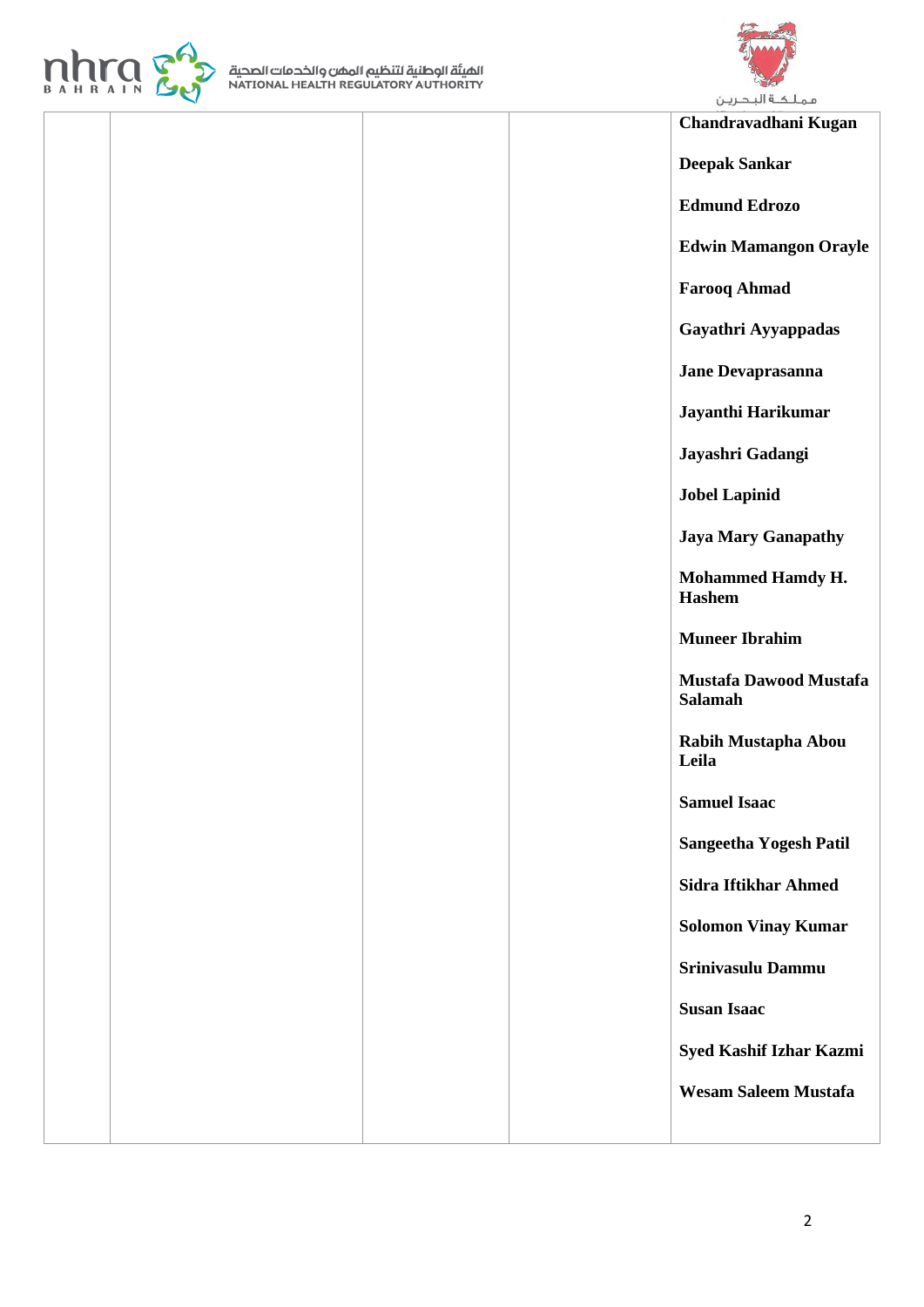



| 4.  | <b>Bahrain Specialist Hospital</b>                      | <b>Hospital</b>       | Manama / Juffair              | <b>Dr.Syed Muneebuddin</b>       |
|-----|---------------------------------------------------------|-----------------------|-------------------------------|----------------------------------|
|     |                                                         |                       |                               | Dr. Ansari Macapundag            |
|     |                                                         |                       |                               | Dr. Riyadh Nihad                 |
| 5.  | <b>Ibn Al Nafees Hospital</b>                           | Hospital              | Manama / Um<br><b>Alhasam</b> | Dr.Hasan Alaradi                 |
| 6.  | <b>King Abdulla Medical City</b>                        | Hospital              | Manama/<br>Alsuqayyah         | Dr. Jameela Salman               |
| 7.  | Middle East Hospital W.L.L                              | Hospital              | Manama/<br>Alsuqayyah         | <b>Dr.Subhash Reddy</b>          |
|     |                                                         |                       |                               | <b>Dr.Joel Surrender</b>         |
|     |                                                         |                       |                               | Dr.Beena Venugopal               |
| 8.  | <b>Noor Specialist Hospital</b><br><b>Company W.L.L</b> | Hospital              | Manama/<br>Alsalmaniya        | Dr. Eman El-Faraj                |
|     |                                                         |                       |                               | Dr. Muhammad Awais<br>M. Ibrahim |
|     |                                                         |                       |                               | Dr. Nada Mohamed<br><b>Nawaz</b> |
| 9.  | <b>AL Bayan Medical Center</b>                          | <b>Medical Center</b> | <b>AL</b> Qaryah              | Dr. Madhusoodanan                |
|     |                                                         |                       |                               | Kariyatan                        |
|     |                                                         |                       |                               | Dr. Anitha Paul                  |
|     |                                                         |                       |                               | Dr. Samir Abdulhassan            |
|     |                                                         |                       |                               | Dr. Fatema Hassan                |
| 10. | <b>Al Dossary Medical Centre</b>                        | <b>Medical Center</b> | <b>Manama</b>                 | <b>Dr.Yusuf Al Busta</b>         |
|     |                                                         |                       |                               | Dr.Abdelhamed Ayyad              |
|     |                                                         |                       |                               | Dr.Zahra Abdulmohsen             |
| 11. | <b>AL Hilal Medical Center Riffa</b>                    | <b>Medical Center</b> | <b>Riffa</b>                  | Dr. Kurian Jacob                 |
|     |                                                         |                       |                               | Dr. Naveenkumar<br>Kamari        |
|     |                                                         |                       |                               | Dr. Ammad Javed                  |
|     |                                                         |                       |                               | Dr. Iram Zaheer                  |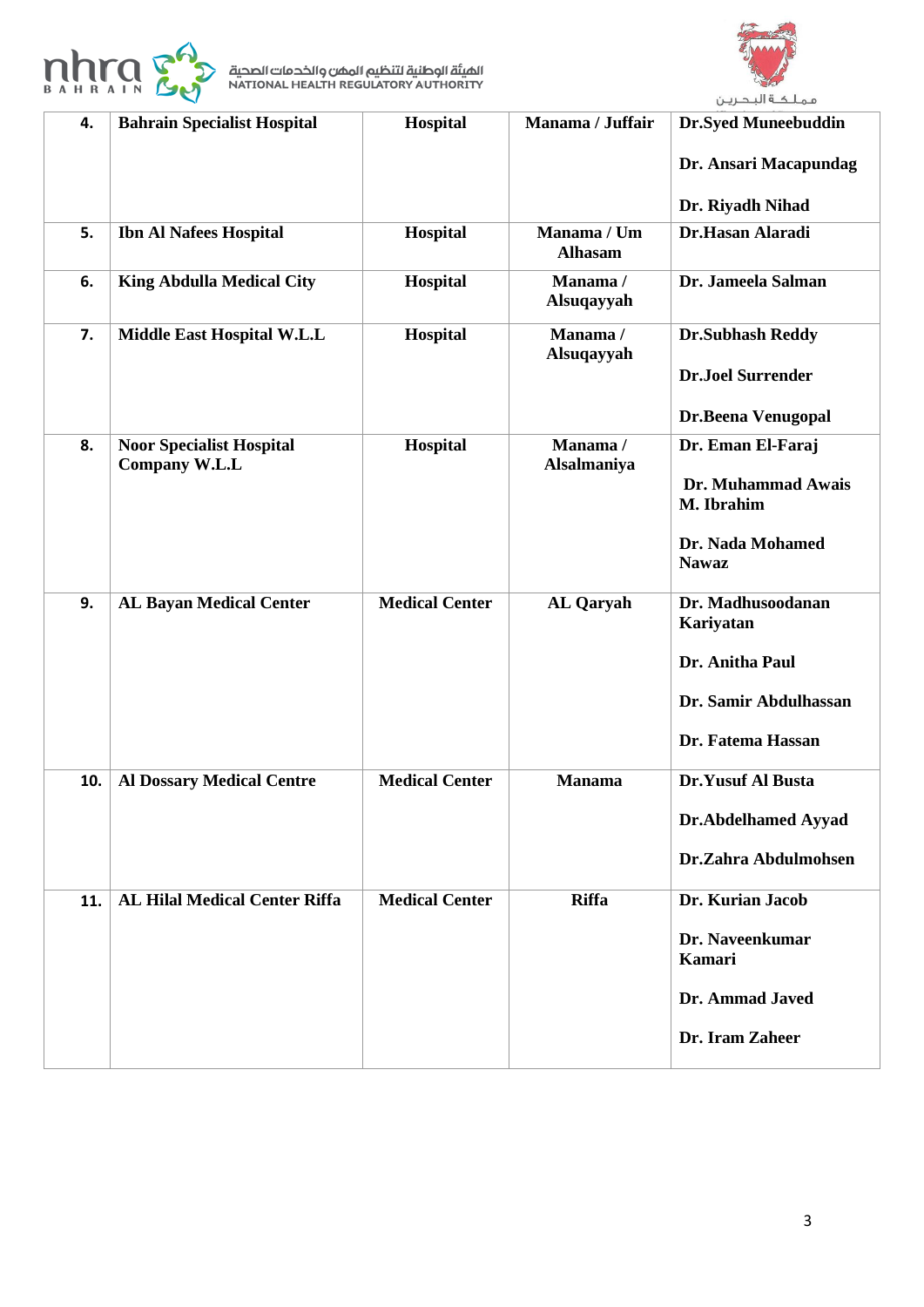



| 12. | <b>Alrayan Hospital</b>          | Hospital              | <b>Riffa</b>     | <b>Dr.Joys Sebastain</b>           |
|-----|----------------------------------|-----------------------|------------------|------------------------------------|
|     |                                  |                       |                  | <b>Dr.Hector Sumile</b>            |
|     |                                  |                       |                  | Dr.Victroria Jessy                 |
|     |                                  |                       |                  | <b>Dr.Amel Obid</b>                |
|     |                                  |                       |                  | <b>DR.Shima Abdoelmonem</b>        |
|     |                                  |                       |                  | Dr.Hadi Abdelnabi                  |
|     |                                  |                       |                  | Dr.Amna Rashid                     |
| 13. | <b>Al-Resala Medical Complex</b> | <b>Medical Center</b> | <b>Isa Town</b>  | <b>Dr.Jamal Alhaddad</b>           |
|     |                                  |                       |                  | <b>Dr.Husain Alrahma</b>           |
|     |                                  |                       |                  | Dr.Hussain Alarab                  |
|     |                                  |                       |                  | Dr.Rafeeq Shawqi<br><b>Elbatch</b> |
| 14. | <b>American Medical Center</b>   | <b>Medical Center</b> | <b>Buashirah</b> | Dr. Safwan Haider                  |
|     |                                  |                       |                  | Dr. Aleksandar Dimic               |
| 15. | <b>Aster Medical Center</b>      | <b>Medical Center</b> | <b>Sanad</b>     | Dr.Nitha Mary                      |
|     |                                  |                       |                  | <b>Dr.Neveen Kathim</b>            |
|     |                                  |                       |                  | <b>Dr.Sultana Nasreen</b>          |
|     |                                  |                       |                  | <b>Dr.Khaiyum Mohamed</b>          |
|     |                                  |                       |                  | Dr.Aneela Memon                    |
| 16. | <b>Aster Medical Center</b>      | <b>Medical Center</b> | AL Qaudaybiyah   | Dr.Sunil Sitaram                   |
|     |                                  |                       |                  | Dr.John Jacob                      |
|     |                                  |                       |                  | <b>Dr.Lezel Mahinay</b>            |
|     |                                  |                       |                  | Dr.Sujatha Bharath                 |
|     |                                  |                       |                  | Dr.Waheeda Mohammed                |
| 17. | <b>Bahrain Medical Center</b>    | <b>Medical Center</b> | <b>Muharraq</b>  | Dr.Eshraqa ismail                  |
|     |                                  |                       |                  |                                    |
|     |                                  |                       |                  |                                    |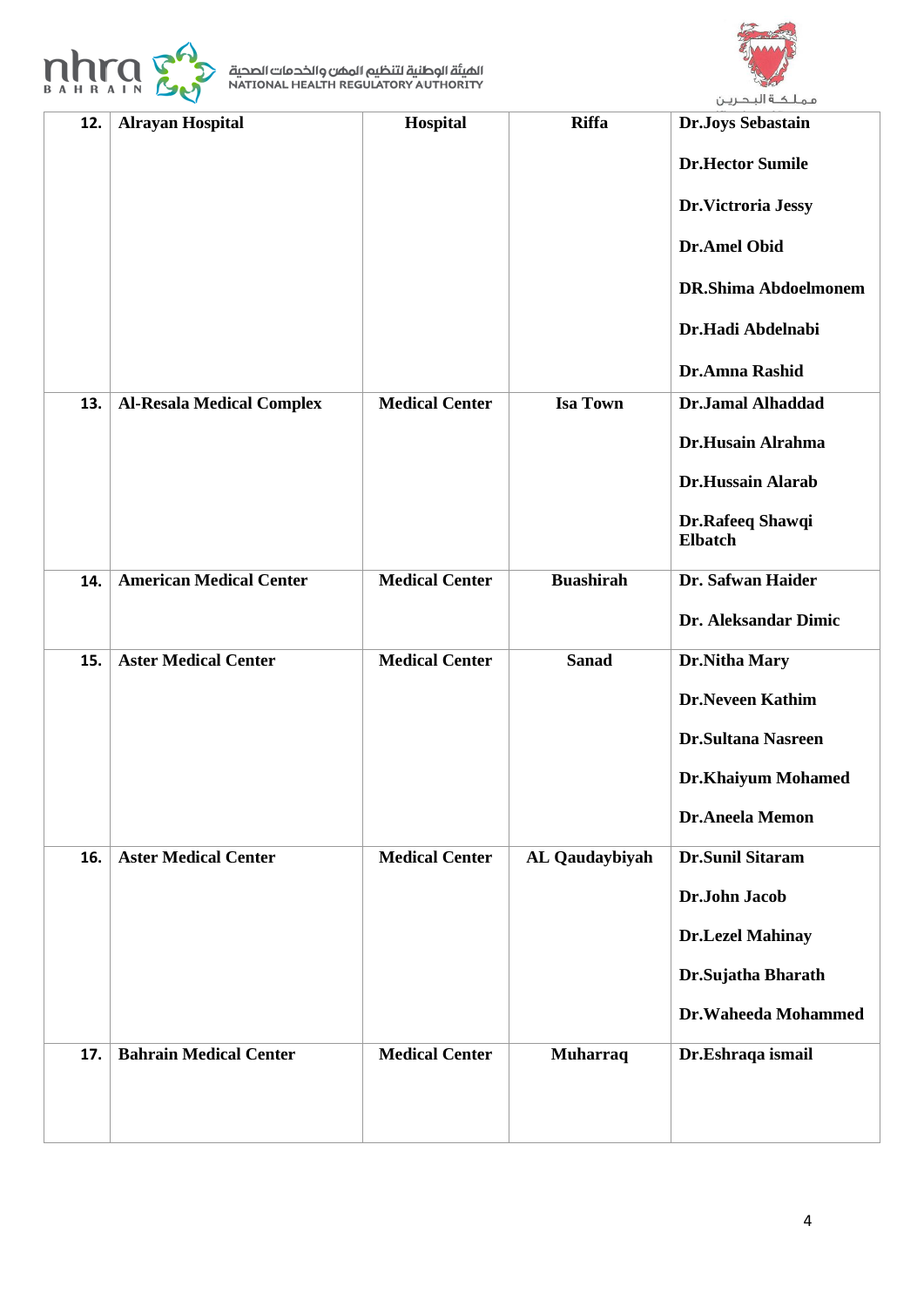



| 18. | Dar Al-Hayat Medical Center                                    | <b>Medical Center</b> | <b>Budaiya</b>         | <b>Dr.Ameera Mahmood</b><br><b>Barakat</b><br><b>Dr.Maher Habib Al</b><br>Hulaibi<br>Dr.Mai Mahmood Zabar<br><b>Dr.Mohammed Yousuf</b><br><b>Dr.Hani Said Mohamed</b><br>Dr.Deena A.Sarhan<br>Dr.Maitham Al Hadad<br><b>Dr.Sameh Said Mohamed</b> |
|-----|----------------------------------------------------------------|-----------------------|------------------------|---------------------------------------------------------------------------------------------------------------------------------------------------------------------------------------------------------------------------------------------------|
| 19. | Dr. Hasan Haji Hasan Center                                    | <b>Medical Center</b> | <b>Muharraq</b>        | Dr. Ali Hasan Haji                                                                                                                                                                                                                                |
| 20. | Dr. Rabaa Al-Hajeri Medical<br><b>Center</b>                   | <b>Medical Center</b> | <b>Salmabad</b>        | Dr.Rabaa Alhajeri<br><b>Dr.Amal Alghanim</b><br>Dr.Fatima Alalawi                                                                                                                                                                                 |
| 21. | Dr. Wafa Ajoor Medical Center                                  | <b>Medical Center</b> | Zinj                   | <b>Dr.Sara Tawfeeq</b>                                                                                                                                                                                                                            |
| 22. | <b>Dream Reem Medical Center</b>                               | <b>Medical Center</b> | Muharraq / Qalali      | Dr.Hana Alfayez<br>Dr.Rabia Mohammed<br><b>Dr.Fatema Bahlool</b>                                                                                                                                                                                  |
| 23. | <b>Gulf Complex Medical Units</b><br><b>Management Center</b>  | <b>Medical Center</b> | Manama/<br>Alsalmaniya | Dr. Baqer Ali<br>Dr. Salih Al Qabani<br>Dr. Abdulhusain Al Ajmi<br>Dr. Abdulla Al Ajmi<br>Dr. Saeed Khalaf<br>Dr. Abdulkhaliq Al<br>Oraibi                                                                                                        |
| 24. | <b>Health Med For Health Care</b><br>And Family Medicine W.L.L | <b>Medical Center</b> | <b>Bu Kuwarh</b>       | Dr. Farouq Ezzat AL<br>Zurbah                                                                                                                                                                                                                     |
| 25. | <b>Health Zone Medical Centre</b>                              | <b>Medical Center</b> | <b>Manama</b>          | Dr. Abdulla Al Mansoor<br>Dr. Hussain Al Derazi.                                                                                                                                                                                                  |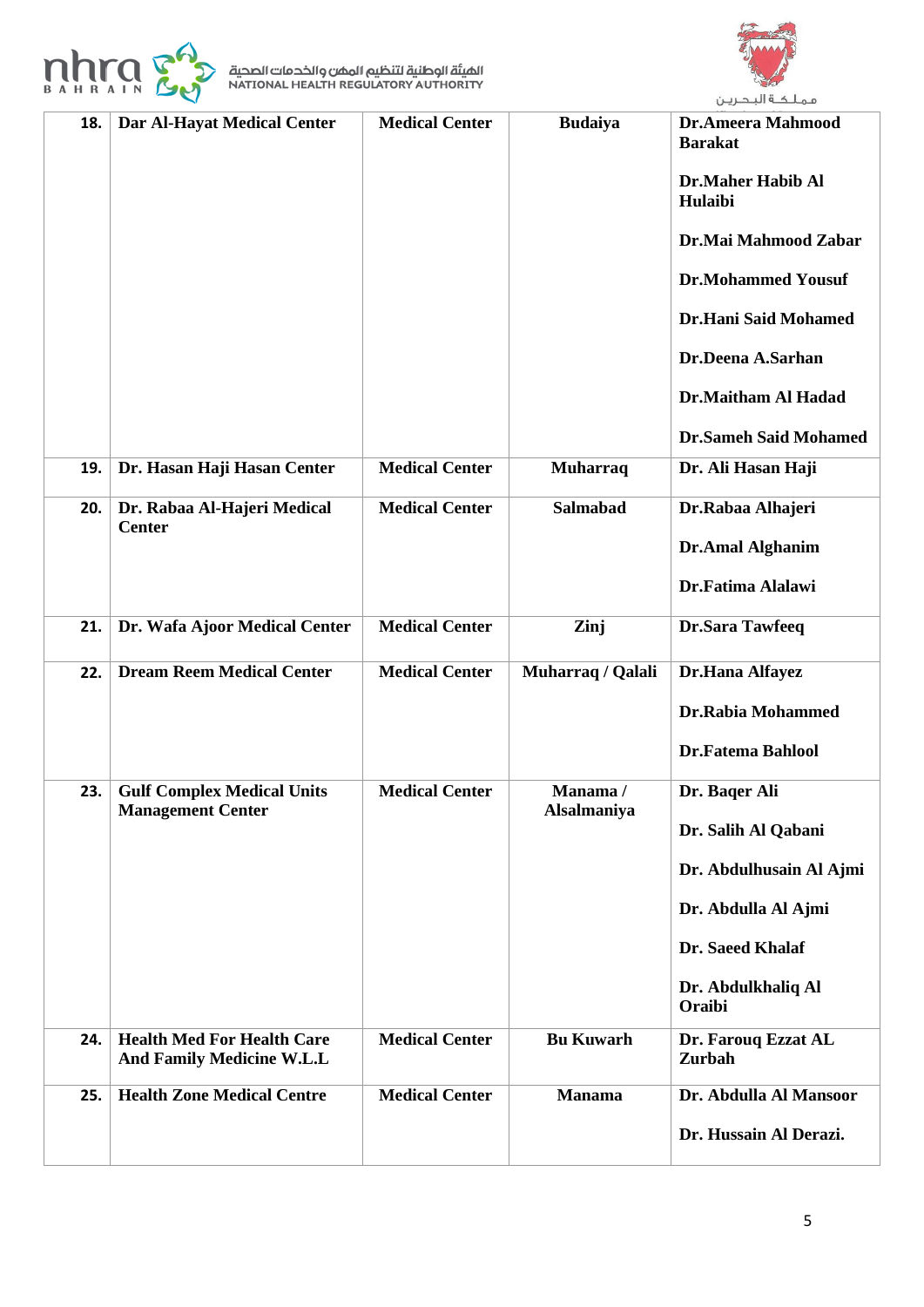



|     |                                                   |                                         |                               | ىمىسە سىسريىن                                                                                                                                                                                                  |
|-----|---------------------------------------------------|-----------------------------------------|-------------------------------|----------------------------------------------------------------------------------------------------------------------------------------------------------------------------------------------------------------|
| 26. | <b>International Medical Center</b><br><b>WLL</b> | <b>Medical Center</b>                   | <b>Bu Kuwarh</b>              | <b>Dr Dutta Mahesh</b><br>Dr Jissa Mary<br>Dr Rubeena K<br>Dr Syeda shahla<br>Dr Mary John<br>Dr Devendrakumar<br><b>Jaiswal</b><br>Dr Khalid Ali Mirza<br>Dr Khalid Afifi<br>Dr Kalsoom Nazir<br>Dr Abdulaziz |
| 27. | <b>Kims Bahrain Medical Center</b>                | <b>Medical Center</b>                   | Manama / Um<br><b>Alhasam</b> | <b>Dr. Shaineer Kenny</b><br>Dr. Nitha Felix<br>Dr. Ma Rosario<br>Dr. Beena Nalini                                                                                                                             |
| 28. | <b>Linnas Medical Center</b>                      | <b>Medical Center</b>                   | <b>Manama</b>                 | Dr. Khalil Ebrahim<br>Dr. Dipankar Kumar<br>Saha<br>Dr. Salman Mansoor<br>Dr. Jahangir Alam<br>Dr. Mohammad Ali<br>Dr. Hanifa Taj<br>Dr. Abdul Hussain Hubail<br>Dr. Asma Ashraf                               |
| 29. | <b>Middle East Medical Center</b>                 | <b>General Medical</b><br><b>Centre</b> | <b>Salmabad</b>               | <b>Dr.Mohammed Zakir</b><br><b>Hossain Badrul Alam</b>                                                                                                                                                         |
| 30. | <b>Middle East Medical Centre</b>                 | <b>Medical Centre</b>                   | <b>Hidd</b>                   | Dr Nawsher M Labib                                                                                                                                                                                             |
| 31. | <b>Urgent Care Medical Center</b>                 | <b>Medical Center</b>                   | <b>Isa Town</b>               | Dr. Mohamed Al-Asfoor<br>Dr. Ali Al-zeera                                                                                                                                                                      |